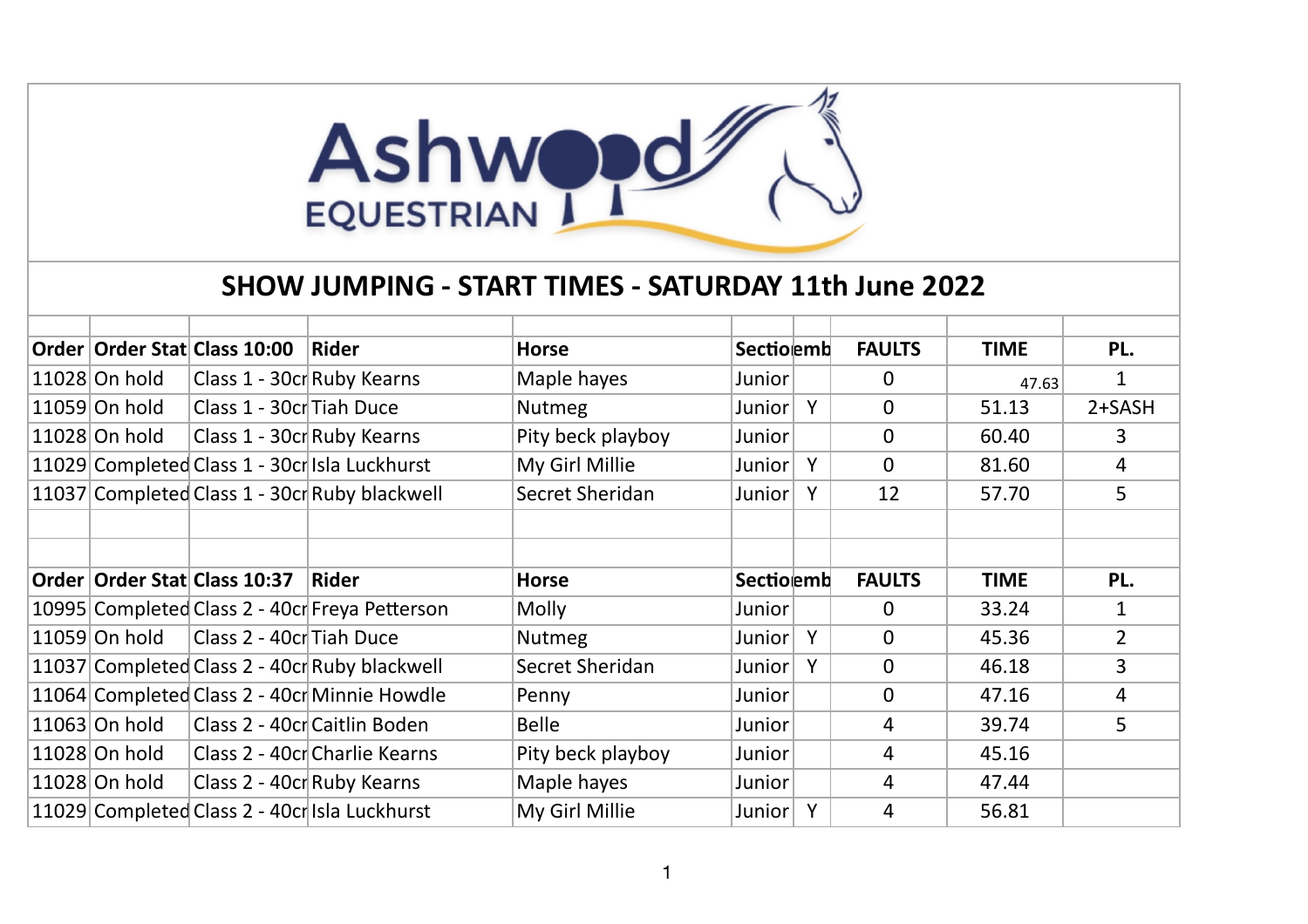|               | Order Order Stat Class 11:22               | <b>Rider</b>                                    | <b>Horse</b>      | Sectionemb |   | <b>FAULTS</b> | <b>TIME</b> | PL.            |
|---------------|--------------------------------------------|-------------------------------------------------|-------------------|------------|---|---------------|-------------|----------------|
|               |                                            | 10995 Completed Class 3 - 50cr Freya Petterson  | Molly             | Junior     |   | $\Omega$      | 36.11       | 1              |
|               |                                            | 11064 Completed Class 3 - 50cr Minnie Howdle    | Penny             | Junior     |   | $\Omega$      | 37.75       | $\overline{2}$ |
| 11028 On hold |                                            | Class 3 - 50cr Charlie Kearns                   | Pity beck playboy | Junior     |   | $\mathbf{0}$  | 41.41       | 3              |
| 11059 On hold | Class 3 - 50cr Tiah Duce                   |                                                 | <b>Nutmeg</b>     | Junior Y   |   | $\Omega$      | 44.53       | $\overline{4}$ |
| 11063 On hold |                                            | Class 3 - 50cr Caitlin Boden                    | <b>Belle</b>      | Junior     |   | 4             | 37.46       | 5              |
|               |                                            | 11035 Completed Class 3 - 50cr Jonty Hughes     | Ceri              | Junior     |   | 4             | 49.11       |                |
|               |                                            | 11037 Completed Class 3 - 50cr Ruby blackwell   | Secret Sheridan   | Junior     | Y | 4             | 52.14       |                |
|               | 11030 Completed Class 3 - 50cr Bella Brown |                                                 | Toby              | Junior     |   | 8             | 47.86       |                |
|               |                                            | 11029 Completed Class 3 - 50cr Isla Luckhurst   | My Girl Millie    | Junior     | Y | 8             | 53.5        |                |
|               |                                            |                                                 |                   |            |   |               |             |                |
|               |                                            | 11044 Completed Class 3 - 50cr Beverley Snaith  | George            | Senior     |   | $\mathbf{0}$  | 44.01       | $\mathbf{1}$   |
|               |                                            | 10959 Completed Class 3 - 50cr Rebecca Stelling | Marley            | Senior     |   | $\mathbf{0}$  | 46.93       | $\overline{2}$ |
|               |                                            |                                                 |                   |            |   |               |             |                |
|               |                                            |                                                 |                   |            |   |               |             |                |
|               | Order Order Stat Class 12:18               | <b>Rider</b>                                    | <b>Horse</b>      | Sectionemb |   | <b>FAULTS</b> | <b>TIME</b> | PL.            |
|               |                                            | 10999 Completed Class 4 - 60cr Lois Gregory     | Chelsea           | Junior     |   | $\Omega$      | 37.03       | 1              |
|               |                                            | 11035 Completed Class 4 - 60cr Jonty Hughes     | Ceri              | Junior     |   | $\mathbf{0}$  | 42.41       | $\overline{2}$ |
|               | 11025 Completed Class 4 - 60cr Bella Brown |                                                 | Toby              | Junior     |   | $\Omega$      | 44.63       | 3              |
|               |                                            |                                                 |                   |            |   |               |             |                |
|               |                                            | 11044 Completed Class 4 - 60cr Beverley Snaith  | George            | Senior     |   | $\mathbf 0$   | 39.13       | $\mathbf{1}$   |
|               |                                            |                                                 |                   |            |   |               |             |                |
|               |                                            |                                                 |                   |            |   |               |             |                |
|               |                                            |                                                 |                   |            |   |               |             |                |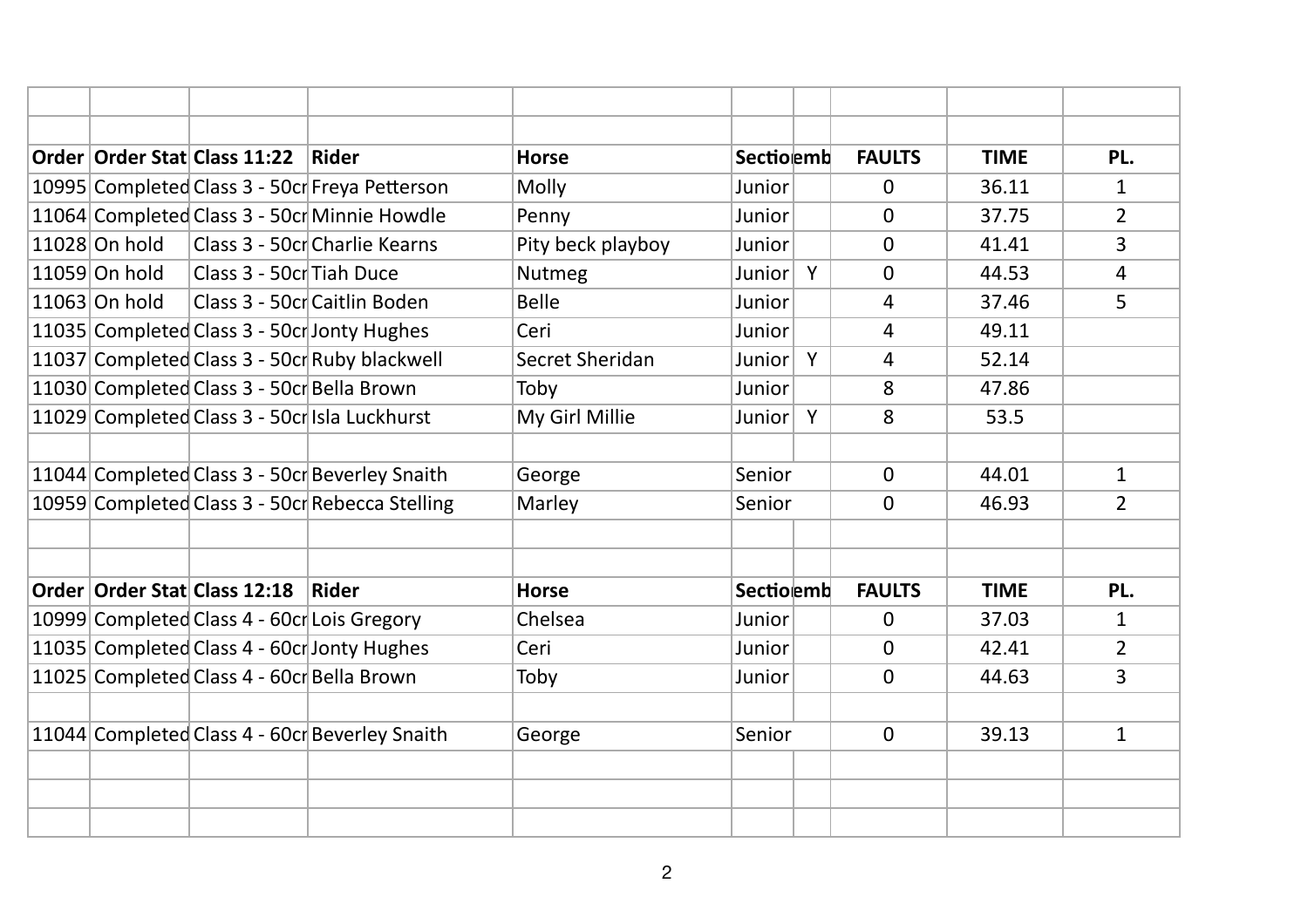|                 | Order Order Stat Class 12:48   Rider       |                                                                  | <b>Horse</b>                  |            | Memb | <b>FAULTS</b> | <b>TIME</b> | PL.            |
|-----------------|--------------------------------------------|------------------------------------------------------------------|-------------------------------|------------|------|---------------|-------------|----------------|
|                 | 11025 Completed Class 5 - 65cr Bella Brown |                                                                  | Toby                          |            |      | $\Omega$      | 37.8        | 1              |
|                 |                                            | 11035 Completed Class 5 - 65cr Jonty Hughes                      | <b>Gwithian Lilly</b>         |            |      | $\Omega$      | 38.3        | $\overline{2}$ |
|                 | 11045 Completed Class 5 - 65cr Chris Crane |                                                                  | <b>Bonnie</b>                 |            | Y    | $\mathbf 0$   | 39.36       | 3              |
|                 |                                            | 11038 Completed Class 5 - 65cr Shelley Brydon Mason              | Happigolucki                  |            |      | 4             | 42.63       | $\overline{4}$ |
|                 |                                            | 10975 Completed Class 5 - 65cr Frankie Nixon                     | Tilly                         |            |      | 8             | 48.43       | 5              |
|                 |                                            | 11025 Completed Class 5 - 65cr Suranne Kelly                     | <b>Bradley</b>                |            |      | 12            | 56.3        | 6              |
| $10731$ On hold | Class 5 - 65cr Fiona Heath                 |                                                                  | Dolly the unicorn             |            |      | N/S           |             |                |
|                 |                                            |                                                                  |                               |            |      |               |             |                |
|                 |                                            |                                                                  |                               |            |      |               |             |                |
|                 |                                            |                                                                  |                               |            |      |               |             |                |
|                 | Order Order Stat Class 13:28 Rider         |                                                                  | <b>Horse</b>                  | Sectiolemb |      | <b>FAULTS</b> | <b>TIME</b> | PL.            |
|                 |                                            | 11035 Completed Class 6 - 70cr Jonty Hughes                      | <b>Gwithian Lilly</b>         | Junior     |      | $\mathbf 0$   | 38.28       | $\mathbf{1}$   |
|                 |                                            | 10938 Completed Class 6 - 70cr emma barnes                       | ace                           | Junior     |      | $\Omega$      | 40.81       | $\overline{2}$ |
|                 | 11042 Completed Class 6 - 70cr Abi Rogers  |                                                                  | Burnthouse Lane Raziak Junior |            |      | $\Omega$      | 41.03       | 3              |
|                 |                                            | 11026 Completed Class 6 - 70cr Suranne Kelly                     | <b>Bradley</b>                | Junior     |      | 4             | 57.84       | $\overline{4}$ |
|                 |                                            | 11054 Completed Class 6 - 70cr Katie Bowen                       | <b>Rynn Comet</b>             | Junior     |      | 8             | 36.9        | 5              |
|                 |                                            | 10999 Completed Class 6 - 70cr Cailyn Gregory                    | Jackson                       | Junior     |      | 8             | 39.54       | 6              |
|                 | 11054 Completed Class 6 - 70cr Evie        |                                                                  | Goldie                        | Junior     |      | 8             | 51.66       |                |
|                 |                                            | 10999 Completed Class 6 - 70cr Lois Gregory                      | Chelsea                       | Junior     |      | E             |             |                |
|                 |                                            |                                                                  |                               |            |      |               |             |                |
|                 |                                            | 11038 Completed Class 6 - 70cr Shelley Brydon Mason Happigolucki |                               | Senior     |      | $\mathbf{0}$  | 44.55       | $\mathbf{1}$   |
|                 |                                            | 10962 Completed Class 6 - 70cr Kirstie Norgrove                  | <b>Brandy</b>                 | Senior     |      | 4             | 51.94       | $\overline{2}$ |
|                 | 11045 Completed Class 6 - 70cr Chris Crane |                                                                  | <b>Bonnie</b>                 | Senior Y   |      | 4             | 52.11       | 3              |
|                 |                                            | 11001 Completed Class 6 - 70cr Verity Corbett                    | Zambia                        | Senior     |      | 4             | 61.31       | $\overline{4}$ |
|                 | 10964 Completed Class 6 - 70cr Lacey King  |                                                                  | <b>Casino Sunrise</b>         | Senior     |      | 8             | 48.33       | 5              |